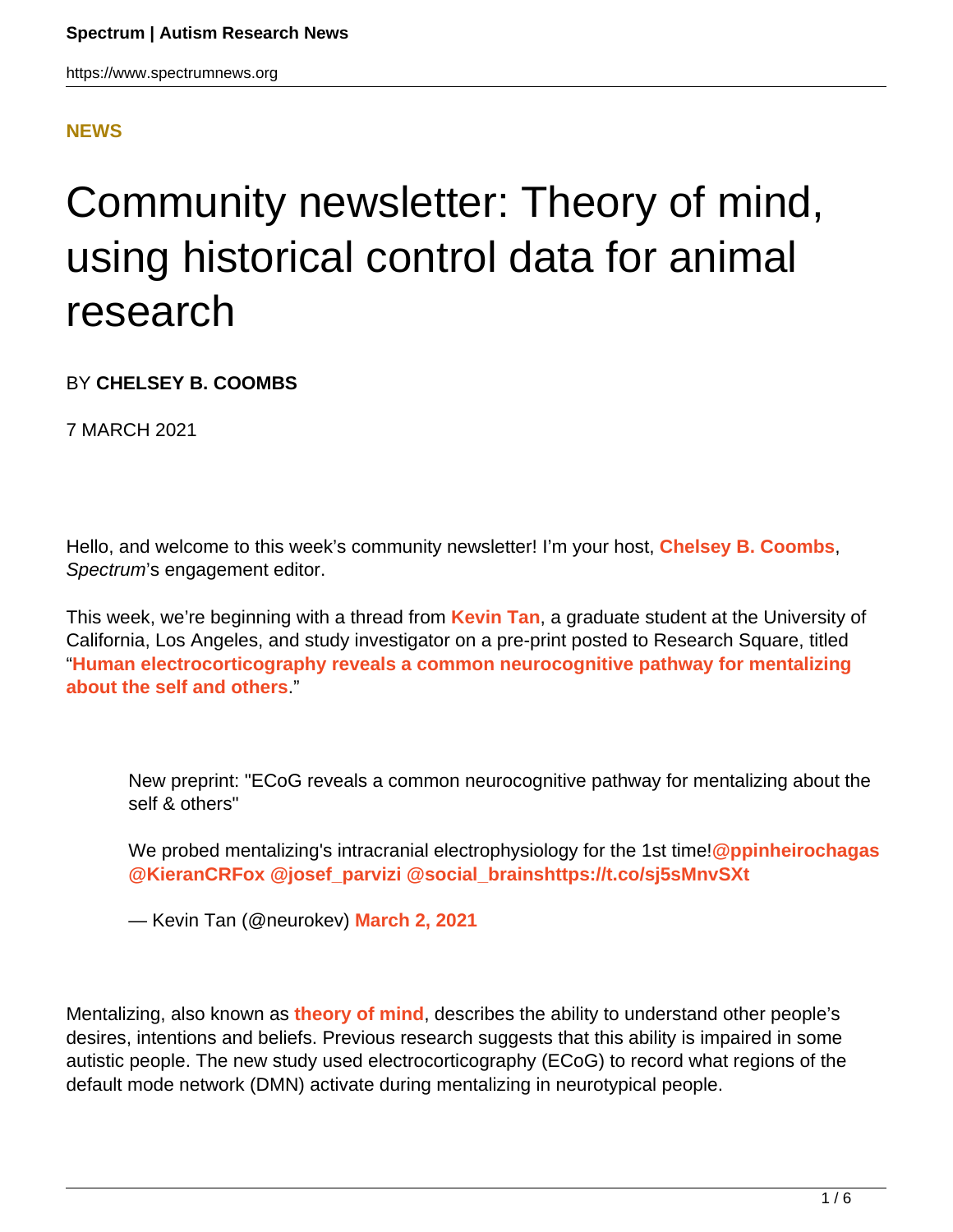Tan wrote on Twitter that functional magnetic resonance imaging (fMRI) has shown that mentalizing occurs in the default mode network, but it's been difficult to pinpoint the functions of various regions of the DMN because of the "low temporal resolution of fMRI, which cannot resolve millisecond-scale neurocognitive dynamics."

Countless fMRI studies implicate the DMN in mentalizing... Yet the functions of individual DMN regions remain largely unknown

Why might this be?

One reason may be the low temporal resolution of fMRI, which cannot resolve millisecondscale neurocognitive dynamics **[pic.twitter.com/RrYtJPXhqe](https://t.co/RrYtJPXhqe)**

— Kevin Tan (@neurokev) **[March 2, 2021](https://twitter.com/neurokev/status/1366589191736291330?ref_src=twsrc%5Etfw)**

But ECoG revealed that mentalizing about the self and others activated areas in the visual cortex, then the temporoparietal DMN regions, and finally, regions in the medial prefrontal cortex. "Critically, regions with later activations showed greater functional specificity for mentalizing, greater self/other differentiation, and stronger associations with behavioral response times," the researchers wrote.

The study gained a lot of attention from researchers on social media.

**[Uta Frith](https://twitter.com/utafrith/)**, emeritus professor of cognitive development at University College London in the United Kingdom, who co-created one of the **[earliest tests to assess theory of mind](https://www.spectrumnews.org/news/profiles/uta-and-chris-frith-a-partnership-of-the-mind/)**, tweeted, "Great stuff!"

Great stuff! **<https://t.co/EdsEMMesxC>**

— Uta Frith (@utafrith) **[March 2, 2021](https://twitter.com/utafrith/status/1366740150781411328?ref_src=twsrc%5Etfw)**

**[Oscar Woolnough](https://twitter.com/OWoolnough)**, a postdoctoral researcher at UTHealth in Houston, Texas, added, "The 'other' area you show in the PFC in sub-parietal sulcus lines up quite nicely with areas active during face naming and cued recall of information about familiar people."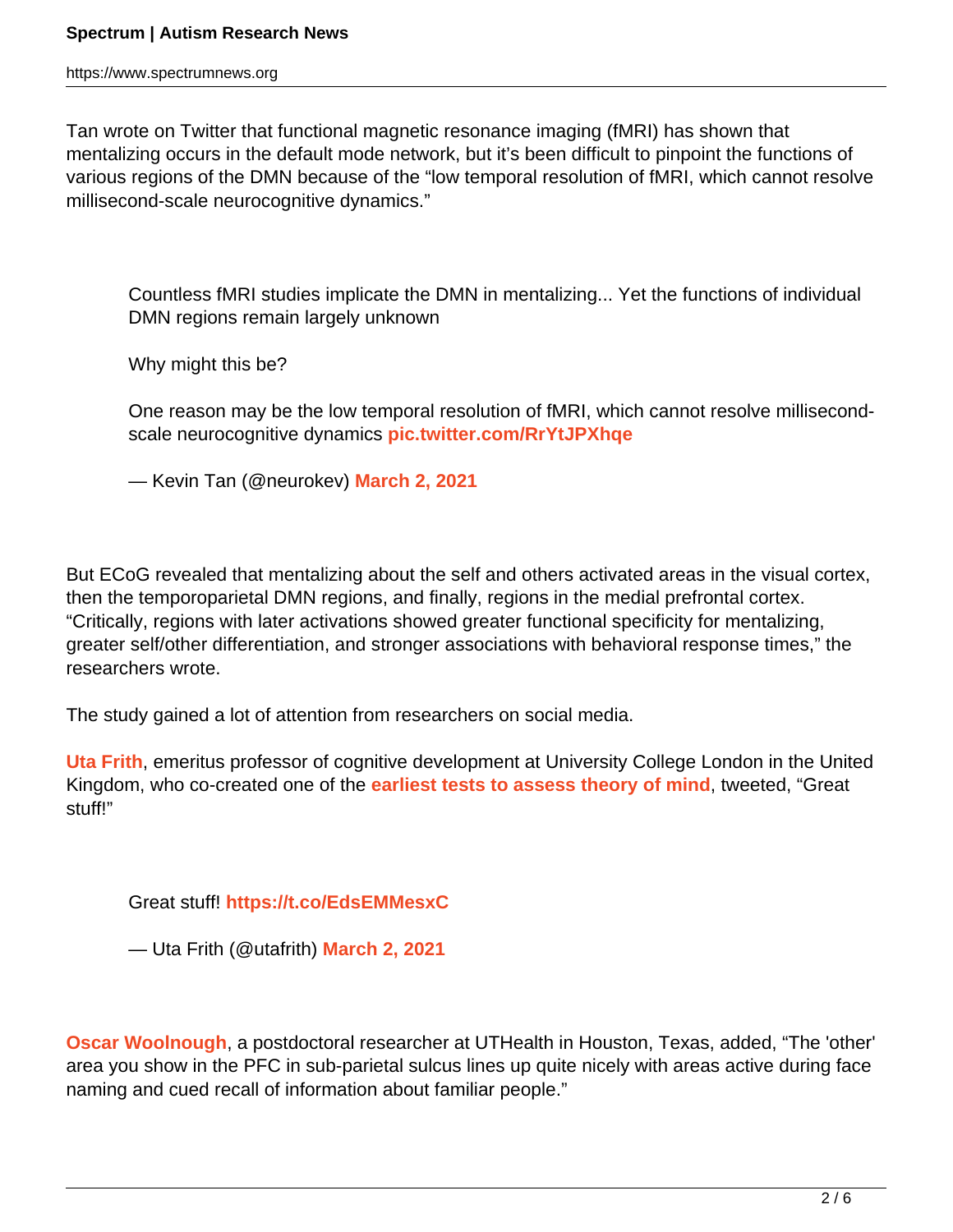https://www.spectrumnews.org

Very nice study! The 'other' area you show in the PMC in sub-parietal sulcus lines up quite nicely with areas active during face naming (**<https://t.co/sytPvFAPb3>**) and cued recall of information about familiar people (**<https://t.co/5ZglIpLnO3>**)

— Oscar Woolnough (@OWoolnough) **[March 2, 2021](https://twitter.com/OWoolnough/status/1366874166343909384?ref_src=twsrc%5Etfw)**

**[João Guassi Moreira](https://twitter.com/C_Shamballa/)**, another graduate student at the University of California, Los Angeles, tweeted, "This type of work is \*invaluable\* to the field."

check out this insanely cool study by my UCLA colleague and friend. This type of work is \*invaluable\* to the field **<https://t.co/eMlg1YsUwP>**

— João Guassi Moreira (@C\_Shamballa) **[March 2, 2021](https://twitter.com/C_Shamballa/status/1366583964056489984?ref_src=twsrc%5Etfw)**

**[Jonathan Wynn](https://twitter.com/DrJonWynn/)**, a health science specialist at the Greater Los Angeles Healthcare System in the Department of Veterans Affairs, said he needs to reread the "fantastic and fascinating work … again and again and share with our lab."

This is fantastic and fascinating work. I need to reread again and again and share with our lab.

— Dr. Jonathan Wynn (@DrJonWynn) **[March 3, 2021](https://twitter.com/DrJonWynn/status/1366922014250856449?ref_src=twsrc%5Etfw)**

The next thread comes from **[Valeria Bonapersona](https://twitter.com/VBonapersona/)**, a graduate student at UMC Utrecht in the Netherlands, whose new study, "**[Increasing the statistical power of animal experiments with](https://www.nature.com/articles/s41593-020-00792-3) [historical control data](https://www.nature.com/articles/s41593-020-00792-3)**," was published in Nature Neuroscience. Bonapersona began her thread by saying that for animal researchers, this is a "must-read on a sensitive topic: statistical power of **[#animalresearch](https://twitter.com/hashtag/animalresearch?src=hashtag_click)** and of the number of animals used."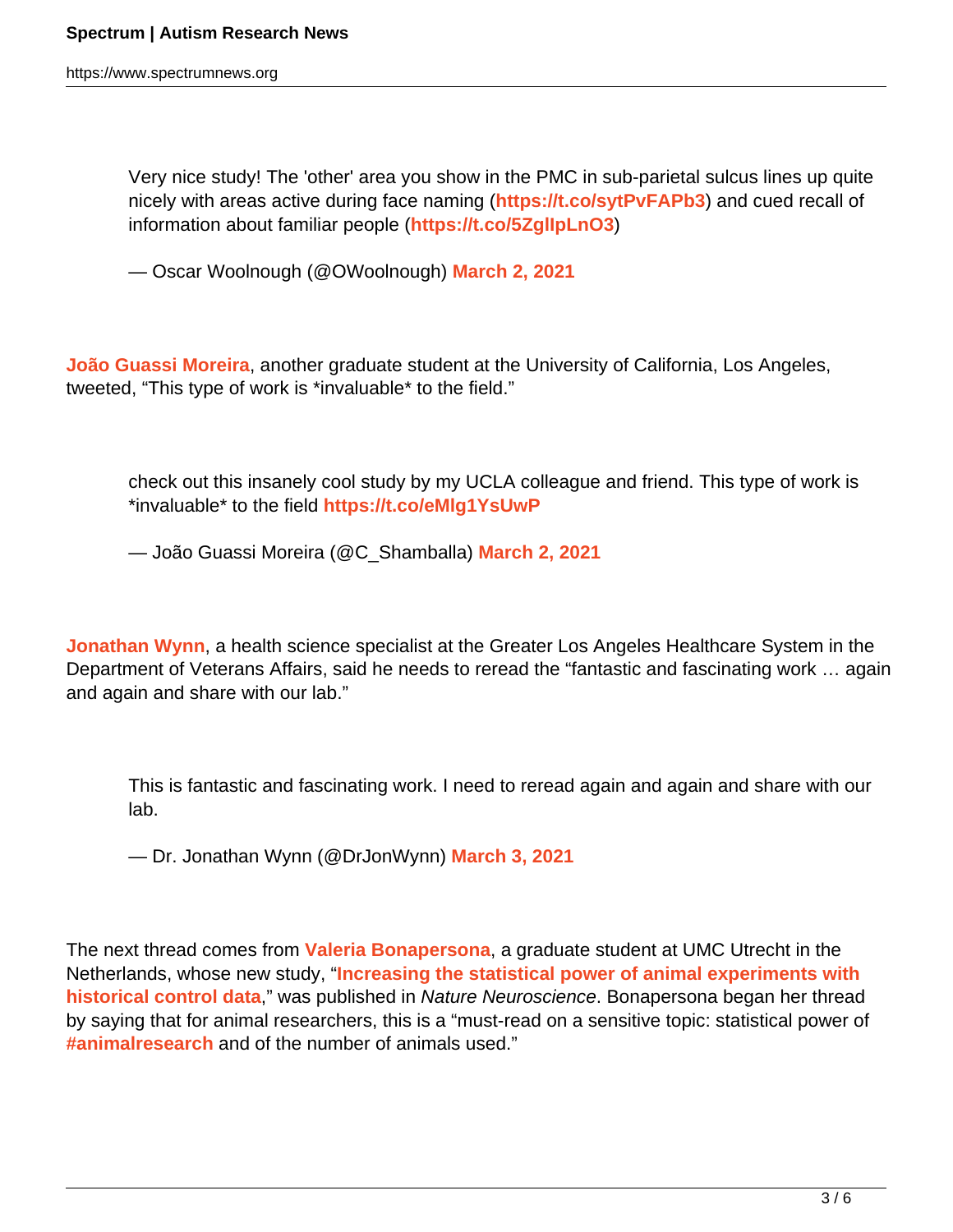To \*animal researchers\*, a must-read on a sensitive topic **<https://t.co/JC0BYLrorK>**: statistical power of **[#animalresearch](https://twitter.com/hashtag/animalresearch?src=hash&ref_src=twsrc%5Etfw)** and of the number of animals used. A thread of whydo-I-like-this-paper or watch a 10-min video **<https://t.co/g1xCJhUKTS> [@NatureNeuro](https://twitter.com/NatureNeuro?ref_src=twsrc%5Etfw) <https://t.co/LhFdWpUeKm>**

— Valeria Bonapersona (@VBonapersona) **[February 19, 2021](https://twitter.com/VBonapersona/status/1362705798212812801?ref_src=twsrc%5Etfw)**

Bonapersona and her colleagues show statistically that "including data from control groups of previous studies could halve the minimum sample size required to reach the canonical 80% power or increase power when using the same number of animals."

In 2019, the group also published a pre-print on bioRxiv on their **[open-source tool called RePAIR](https://www.biorxiv.org/content/10.1101/864652v1)**, which enables other scientists to make use of historical control data.

Bonapersona concluded her thread by saying, "I dream of the day when animal research won't be necessary anymore, but this might well be not in my lifetime. For now, we can be creative with analytical techniques to reduce animal experimentation."

I dream of the day when animal research won't be necessary anymore, but this might well be not in my lifetime. For now, we can be creative with analytical techniques to reduce animal experimentation.

— Valeria Bonapersona (@VBonapersona) **[February 19, 2021](https://twitter.com/VBonapersona/status/1362705885567582208?ref_src=twsrc%5Etfw)**

**[Mathias Schmidt](https://twitter.com/MathiasVSchmidt/)**, research group leader at the Max Planck Institute of Psychiatry in Munich, Germany, and contributor to the RELACS Consortium, and whose data helped validate the method, tweeted, "If you are working with animals in research, you should drop everything you are doing right now and read this thread!"

If you are working with animals in research, you should drop everything you are doing right now and read this thread! And then the paper! Congrats **[@VBonapersona](https://twitter.com/VBonapersona?ref_src=twsrc%5Etfw)** to this great work, it was a real pleasure for us to contribute. **<https://t.co/rJ4Xlr8SOw>**

— Mathias Schmidt (@MathiasVSchmidt) **[February 19, 2021](https://twitter.com/MathiasVSchmidt/status/1362803388090617867?ref_src=twsrc%5Etfw)**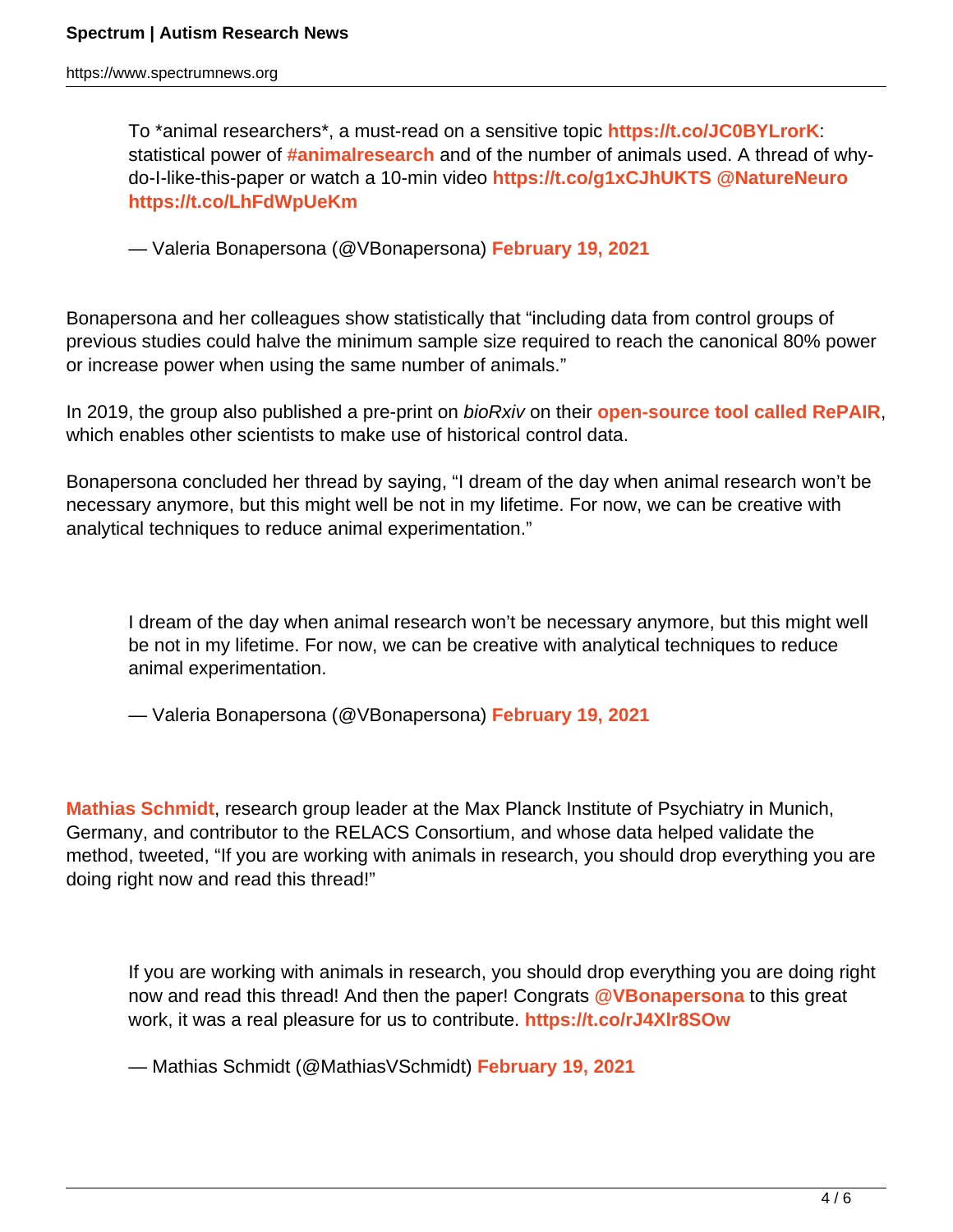https://www.spectrumnews.org

**[Jelle Knop](https://twitter.com/JelleKnop/)**, a graduate student at UMC Utrecht, tweeted the method "could literally save innumerable animal lives while improving statistical power of animal studies."

Check out the amazing RePAIR project by **[@VBonapersona](https://twitter.com/VBonapersona?ref_src=twsrc%5Etfw)**, could literally save innumerable animal lives while improving statistical power of animal studies. So so cool! **<https://t.co/BApVpLKNl7>**

— Jelle Knop (@JelleKnop) **[February 19, 2021](https://twitter.com/JelleKnop/status/1362711124198703105?ref_src=twsrc%5Etfw)**

**[Leonardo Restivo](https://twitter.com/ScipleNeuro/)**, chief science officer of the Neuro-Behavioral Analysis Unit at the University of Lausanne in Switzerland, wrote, "I'm picking up a lot of signals showing that the field is ready to go Bayesian."

This is \*really really\* important. I'm picking up a lot of signals showing that the field is ready to go Bayesian. I'll see if my 'controlled dictionary' for behav exp can be used for computing the 'index' :-) **<https://t.co/BLpBqLFofd>**

— Leonardo Restivo (@ScipleNeuro) **[February 21, 2021](https://twitter.com/ScipleNeuro/status/1363447287561805825?ref_src=twsrc%5Etfw)**

Although he thought the paper presented a "clever solution," **[Nathan T. Fried](https://twitter.com/NeuronNate/)**, assistant teaching professor of biology at Rutgers University-Camden in New Jersey, tweeted, "The lab-to-lab variability, genotype-to-genotype variability, even experimenter-to-experimenter variability within a single lab combined with the continued dearth of methodological details in rodent papers makes this nearly impossible."

...The lab-to-lab variability, genotype-to-genotype variability, even experimenter-toexperimenter variability within a single lab combined with the continued dearth of methodological details in rodent papers makes this nearly impossible.

Cool concept though.

— Nathan T. Fried, PhD (@NeuronNate) **[February 19, 2021](https://twitter.com/NeuronNate/status/1362874984411103233?ref_src=twsrc%5Etfw)**